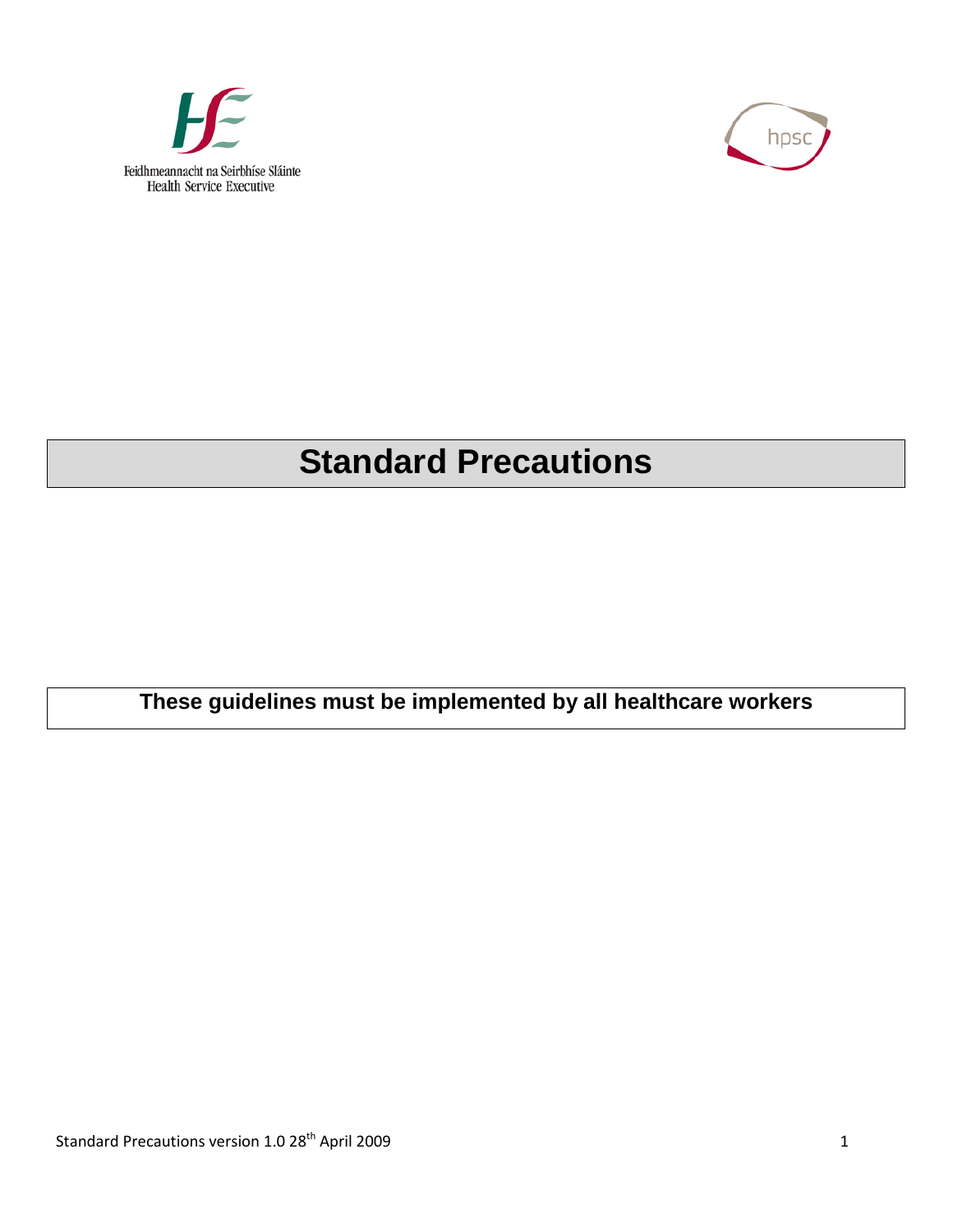#### **Table of Contents**

| Forward                                                | 3        |
|--------------------------------------------------------|----------|
| Introduction                                           | 4        |
| What is the rationale for Standard Precautions?        | 4        |
| How infection is transmitted?                          | 5        |
| Chain of Infection                                     | 5        |
| <b>Standard Precautions</b>                            | 7        |
| <b>Transmission-Based Precautions</b>                  | 7        |
| Responsibilities                                       | 8        |
| <b>Clinical Work Practices in Standard Precautions</b> | $9 - 18$ |
| References                                             | 19       |
| Appendix A                                             | 20       |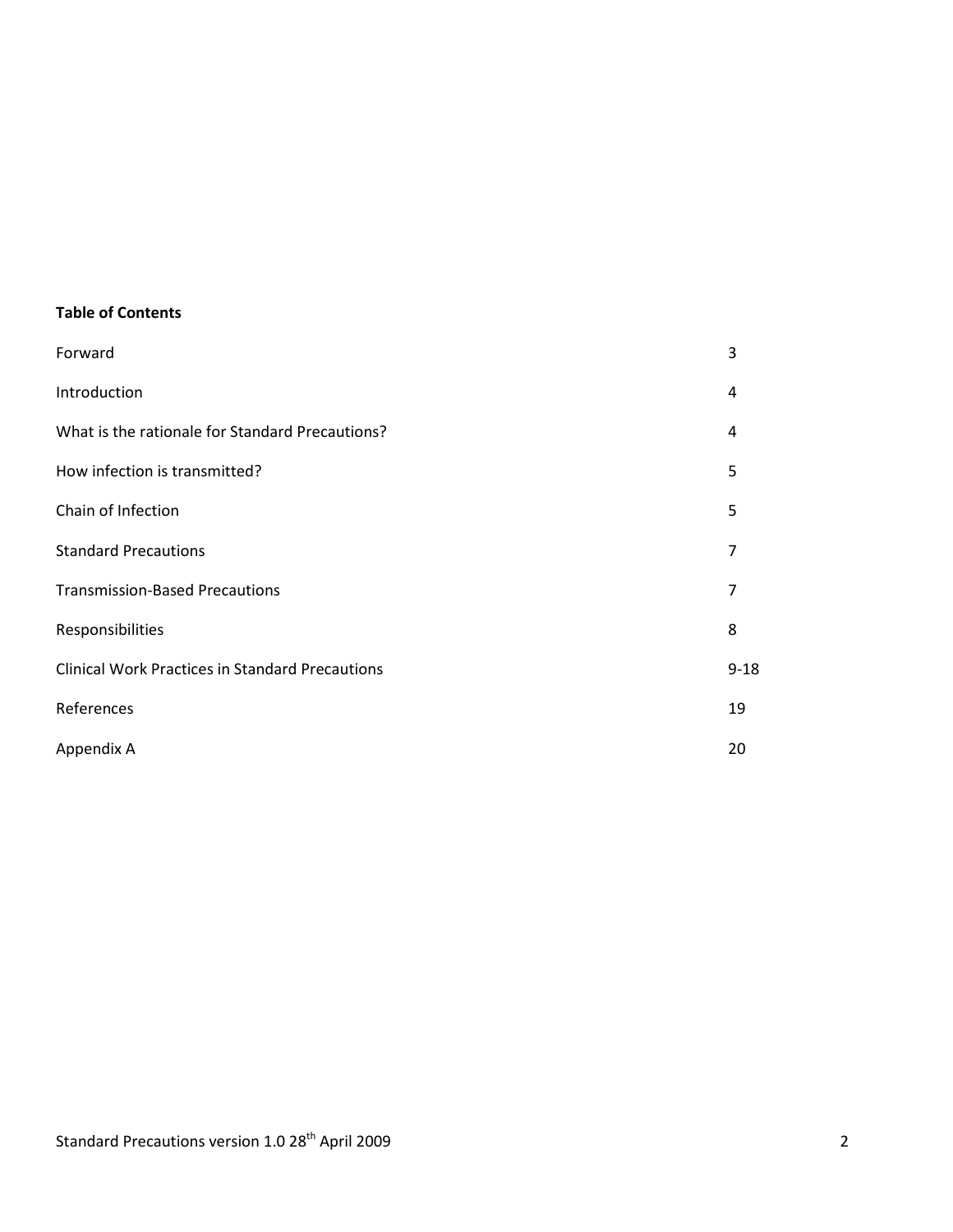#### **Foreword**

- This document is aimed at all healthcare workers delivering care to all patients in all settings
- This document is adapted from the *Guideline for Isolation Precautions: Preventing Transmission of Infectious Agents in Healthcare Settings, 2007* published by the Centre of Disease Control [\(http://www.cdc.gov/ncidod/dhqp/pdf/guidelines/Isolation2007.pdf\)](http://www.cdc.gov/ncidod/dhqp/pdf/guidelines/Isolation2007.pdf)
- Each healthcare facility (including community care areas) must develop local guidelines on Standard Precautions, using if desired this document as a template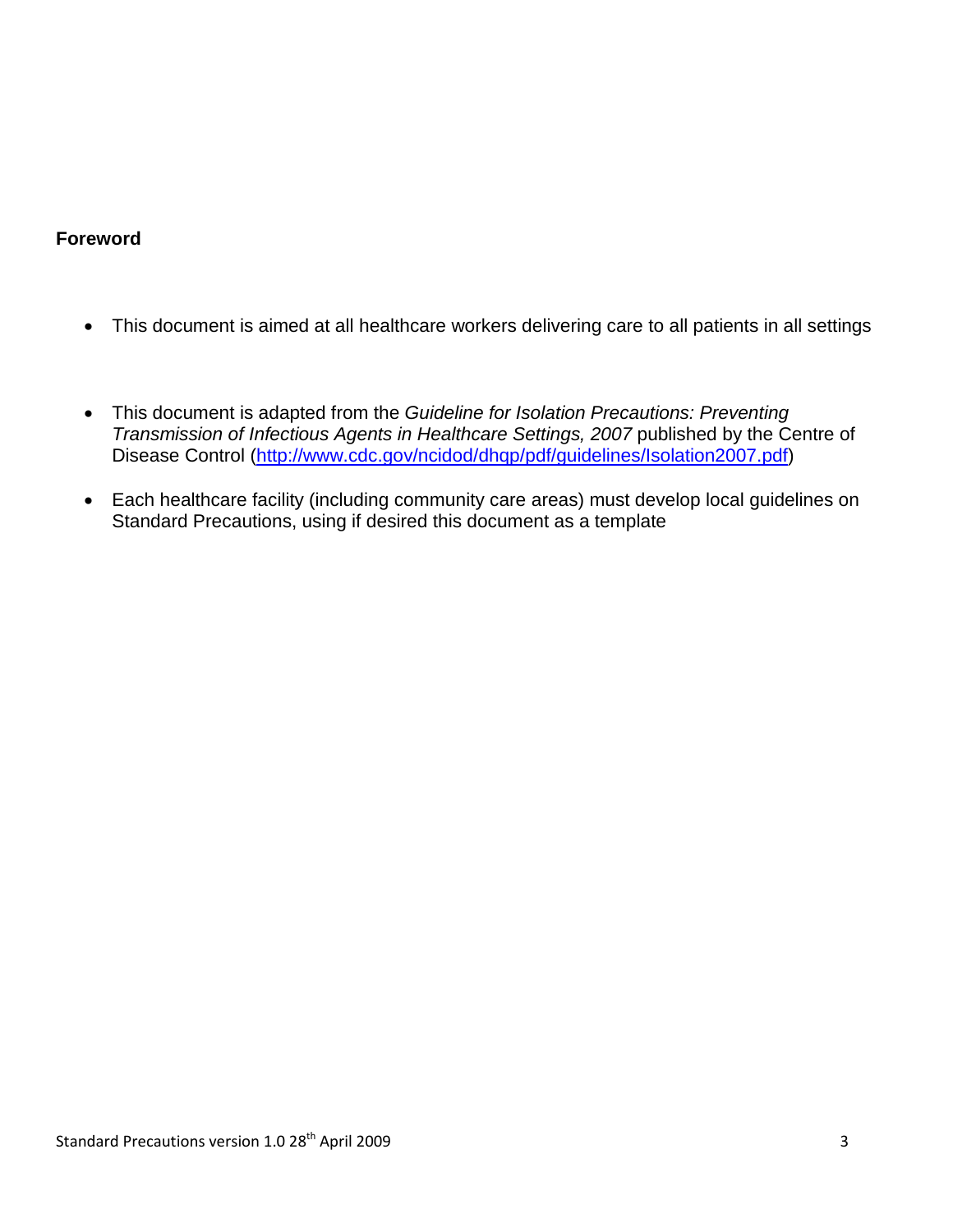## **1. Introduction**

## **1.1 What are Standard Precautions?**

**Standard Precautions** are evidence based clinical work practices published by the Centre of Disease Control (CDC) in 1996 and updated in 2007 that prevent transmission of infectious agents in healthcare settings. (*Siegal JD, Rhinehart E, Jackson M, Chiarello L, and the Healthcare Infection Control Practices Advisory Committee, Guideline for Isolation Precautions: Preventing Transmission of Infectious Agents in Healthcare Settings, 2007*)

#### **Standard Precautions** require **all** HCW's to:

- a. assume that every person is potentially infected or colonized with an organism that could be transmitted in the healthcare setting.
- b. apply a set of work practices to blood, all body fluids except sweat, mucous membranes and non intact skin including:
	- hand hygiene
	- use of personal protective equipment
	- management of spillages of blood and body fluids
	- appropriate patient placement
	- management of sharps
	- safe injection practices
	- respiratory hygiene and cough etiquette
	- management of needle stick injuries
	- management of waste
	- management of laundry
	- decontamination of reusable medical equipment
	- decontamination of the environment.

#### **1.2 What is the rationale for Standard Precautions?**

Within a healthcare setting both patients and healthcare staff are at risk of acquiring at infection

#### **Risk to Patients**

It has been estimated that 1 in 10 patients acquire a healthcare associated infection (HCAI) (PHLS 1995)

#### **Risk to Healthcare staff**

Infection is an occupational risk for healthcare staff. Exposure to blood and body fluids from infected patients poses a risk of infection with hepatitis B. C or HIV for healthcare staff (Cloeren, M 1998)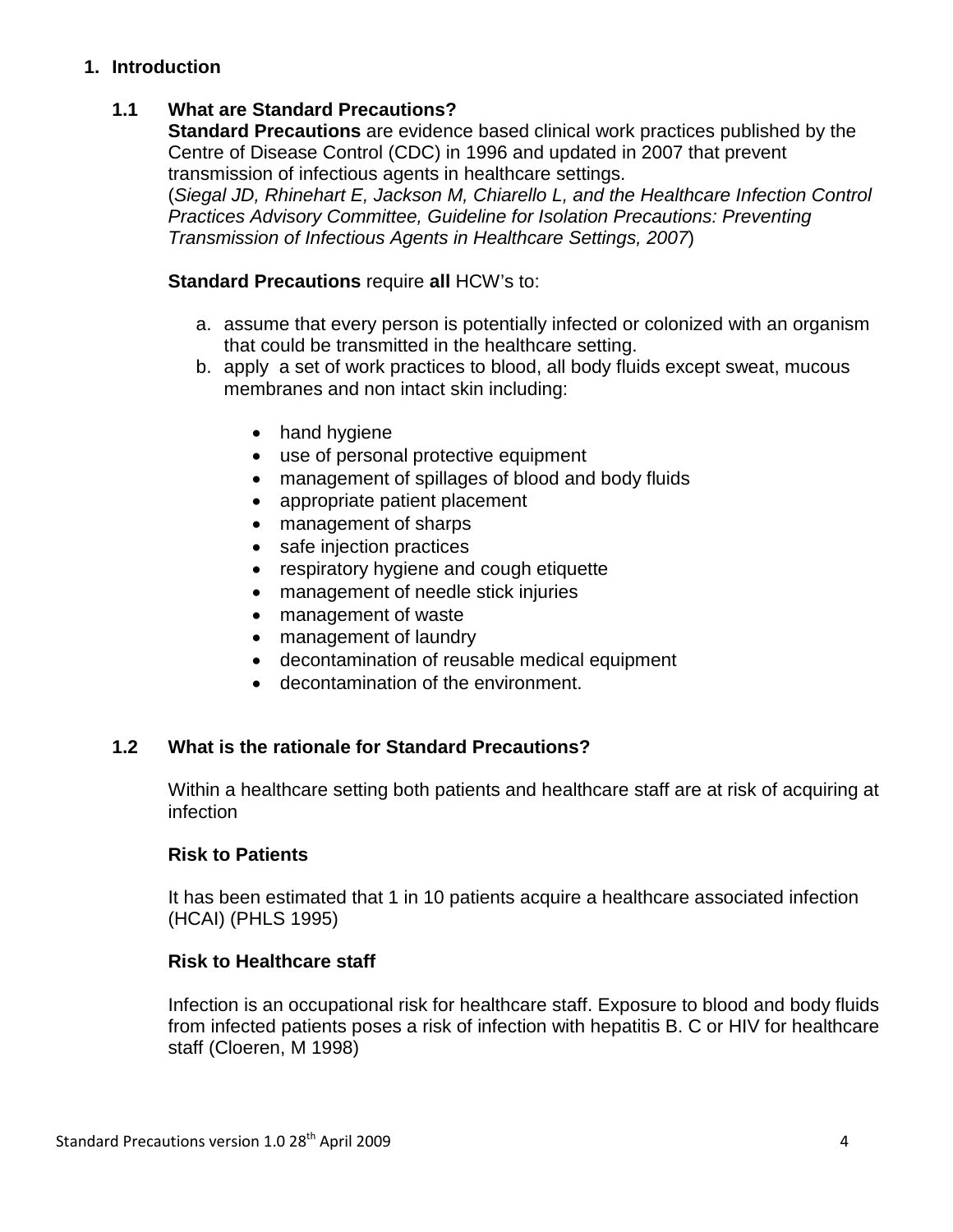## **1.3 How is infection transmitted?**

Transmission of infection occurs when the 6 elements of the "Chain of Infection" are present

## **1.3.1 Chain of Infection (see figure 1)**

The chain of infection is a way of describing how disease is transmitted from one living thing to another

### **1. Infectious agent**

An infectious agent is an organism that causes disease:

- bacteria
- viruses
- fungi
- protozoa
- prions

There are two sources of infection:

- **A.** endogenous or self infection occurs when organisms which are harmless in one site cause infection when transferred to another e.g. E coli.
- **B.** exogenous or cross infection occurs when organisms are transferred from another source e.g. nurse, doctor, other patient, the environment.

## **2. Reservoirs**

A reservoir is a place where an infectious agent lives and grows (e.g. large intestine, blood, mouth)

#### **3. Portal of exit**

A portal of exit is any body opening that allows the infectious agent to leave (e.g. mouth, nose, rectum, breaks in the skin,)

#### **4. Means of transmission**

The means of transmission is how the infectious agent travels from the infected person to another person e.g. air, contact (indirect and direct)

#### **5. Portal of entry**

The portal of entry is any body opening that allows the infectious agent to enter (e.g. nose, mouth, eyes, mucous membranes, a break in the skin, a device inserted into the skin etc)

#### **6. A susceptible host**

A susceptible host is a non infected person who could get infected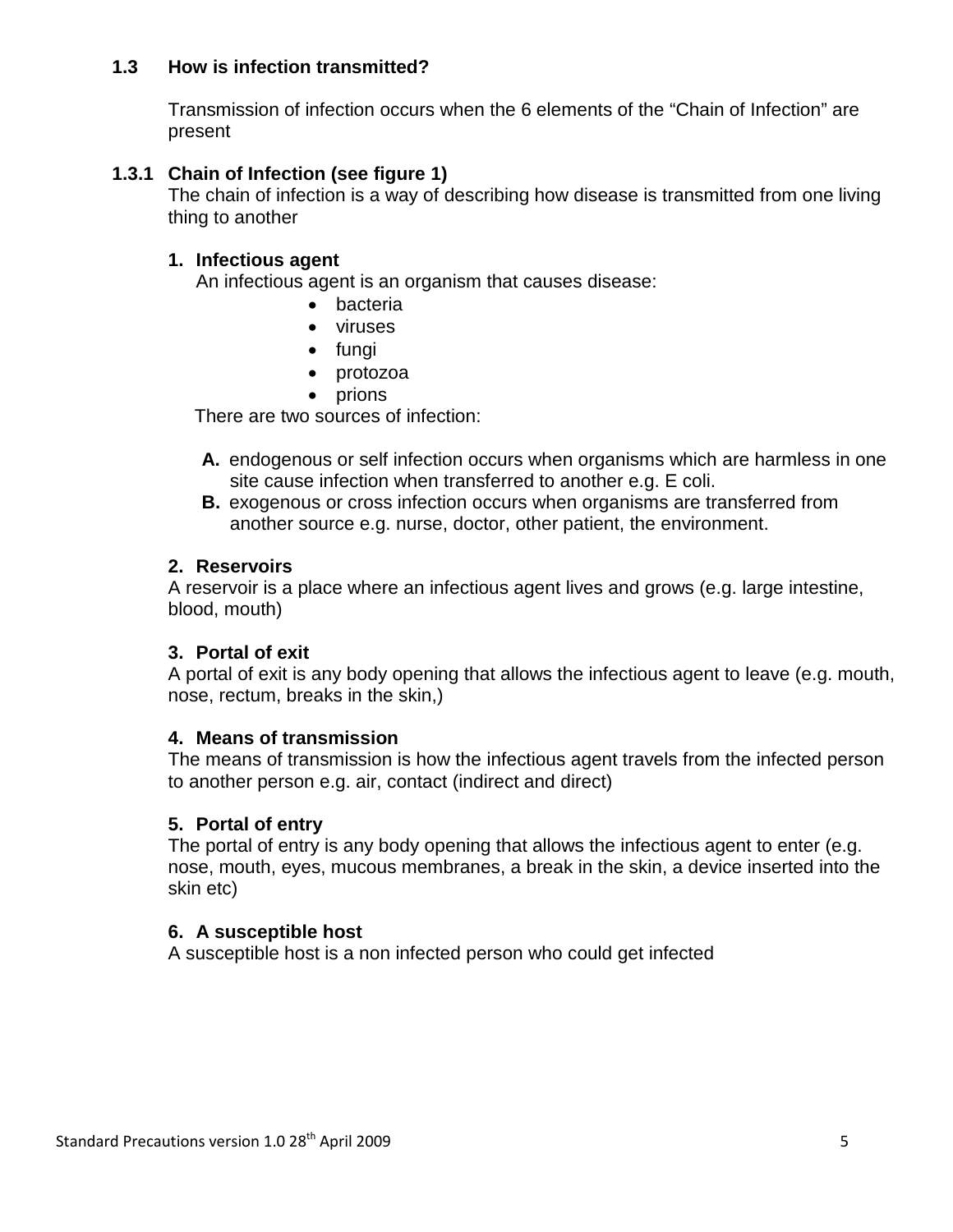

**The purpose of Standard Precautions is to break the chain of infection focusing particularly but not exclusively on the mode of transmission, portal of entry and susceptible host sections of the chain.** 

**Aseptic technique and antibiotic prophylaxis while not components of Standard Precautions are other key practices used to break the Chain of Infection at the infectious agent, reservoir and portal of exit sections of the chain**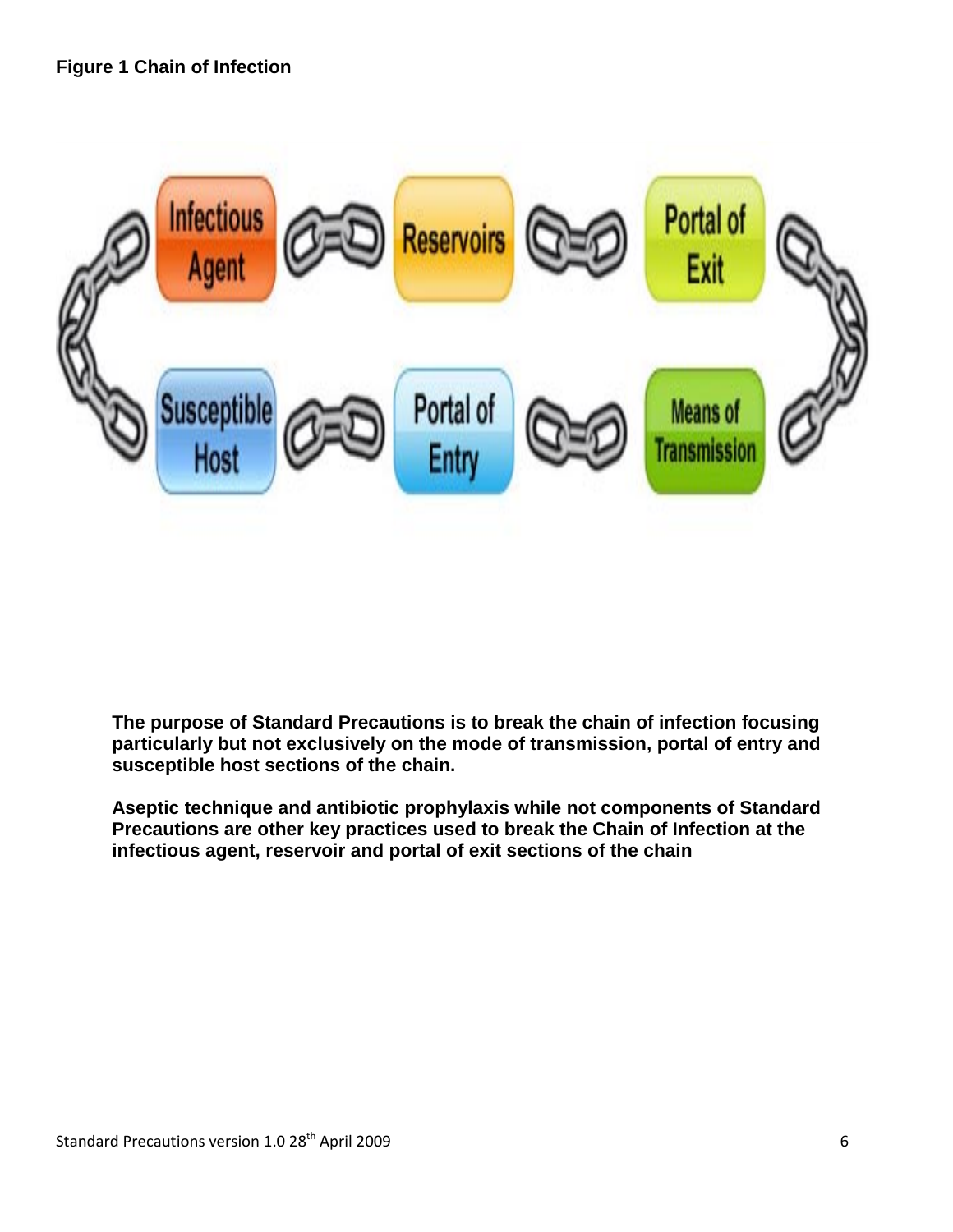# **1.4 Standard Precautions and the Chain of Infection**

While the implementation of Standard Precautions breaks the chain of infection thus minimising transmission of infection within the Healthcare environment some highly transmissible infections required additional precautions to Standard Precautions. These additional precautions are Transmission-based Precautions.

### **1.4.1 Transmission-Based Precautions**

Transmission-based Precautions are Contact, Airborne and Droplet Precautions

## • **Contact Precautions**

Contact precautions should be applied in addition to Standard Precautions to prevent transmission of highly transmissible organisms that are transmitted from person to person via the contact route (e.g. Meticillin resistant *Staphylococcus aureus*)

## • **Airborne Precautions**

Airborne Precautions should be applied, in addition to Standard Precautions, to prevent transmission of highly transmissible organisms that are transmitted via the air from one person to another (e.g. Tuberculosis)

## • **Droplet Precautions**

Droplet Precautions should be applied, in addition to Standard Precautions, to prevent transmission of highly transmissible organisms that are transmitted via respiratory secretions from one person to another (e.g. Influenza)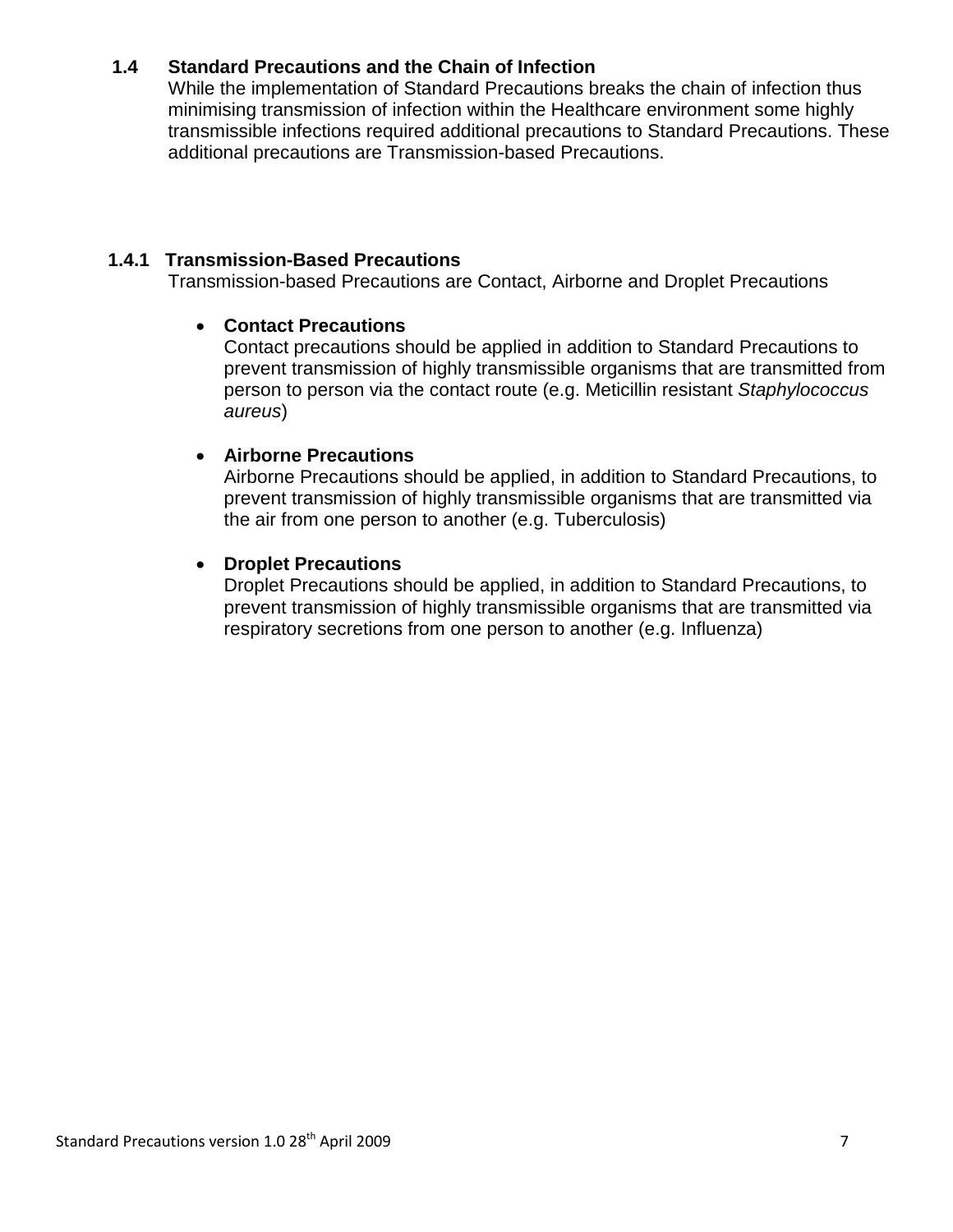# **1.5 Responsibilities**

### **1.5.1 Healthcare workers**

All healthcare workers are responsible for:

- implementing Standard Precautions at all times
- attending induction and ongoing training on Standard Precautions
- reporting any deficits in knowledge or resources to line managers
- reporting any illness as a result of occupational exposure
- not attending for duty with known or suspected infection without first informing occupational Health department
- advising visitors of infection prevention and control requirements such as hand hygiene and cough etiquette

# **1.5.2 Managers of Healthcare facilities**

Mangers of Healthcare facilities are responsible for ensuring that the resources necessary to implement Standard Precautions are provided including:

- an infection prevention and control service
- an occupational health service
- an infection prevention and control induction programme for new staff
- an ongoing infection prevention and control education programme for staff
- equipment (e.g. personal protective equipment, cleaning equipment)
- physical infrastructure (isolation rooms, hand wash sinks etc)
- development of an action plan to address any non compliance with Standard Precautions identified by regular audits (see 1.5.3)

# **1.5.3 Infection Prevention and Control staff**

Infection Prevention and Control staff are responsible for;

- providing education on Standard Precautions to all staff
- ensuring local guidelines and policies on Standard and Transmission- based Precautions are in place and regularly reviewed
- surveillance of epidemiology important organisms and notifable diseases
- providing ongoing advice to staff
- auditing implementation of Standard and Transmission-based Precautions in conjunction with relevant department/ward areas (e.g. ward/hygiene managers) and feedback results to department/ward managers and healthcare managers (see 1.5.2)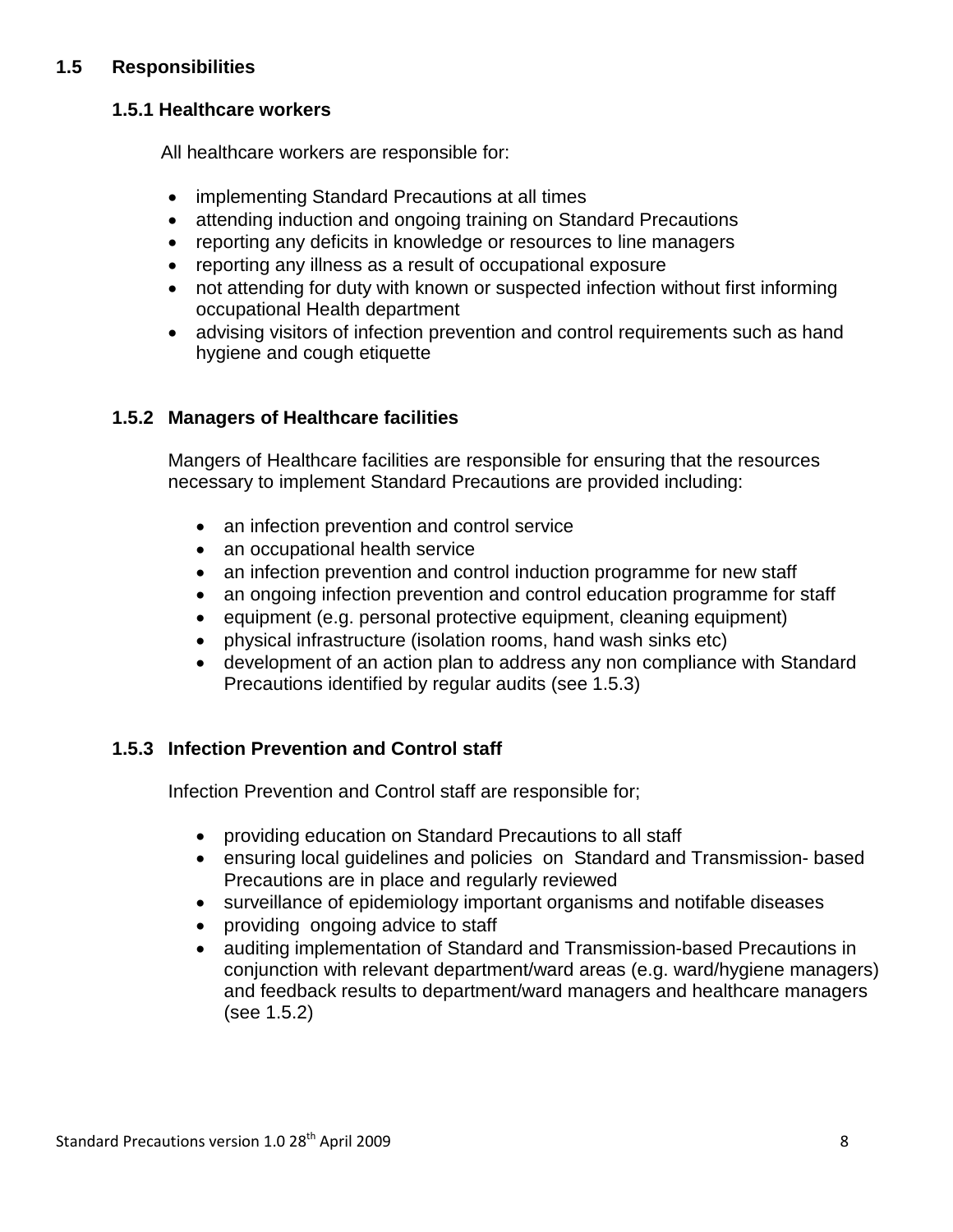#### **2.0 Clinical work Practices in Standard Precautions**

The following pages (10-18) describe the Clinical Work Practices in Standard Precautions in detail.

A table with 4 columns has been used to present the information (see table 1).

- **Column 1** The format number
- **Column 2**  The name of the clinical work practice
- **Column 3**

A description of the clinical work practice that applies in Standard Precautions. References to other Irish publications and web sites that are relevant are included.

• **Column 4**

A graphic description of where the clinical work practice breaks the chain of infection

|                                                   | ≏                           |                                                                                                                                                                                           |
|---------------------------------------------------|-----------------------------|-------------------------------------------------------------------------------------------------------------------------------------------------------------------------------------------|
| <b>Clinical</b><br><b>Work</b><br><b>Practice</b> | <b>STANDARD PRECAUTIONS</b> | <b>Breaking the Chain of infection</b><br>Portal of<br>Exit<br>$\mathscr{O}'$<br>$\widehat{\mathscr{D}}$<br>Portal of<br><b>Means of</b><br><b>Susceptible</b><br>$\widehat{A-D}$<br>Entr |

## **Table 1**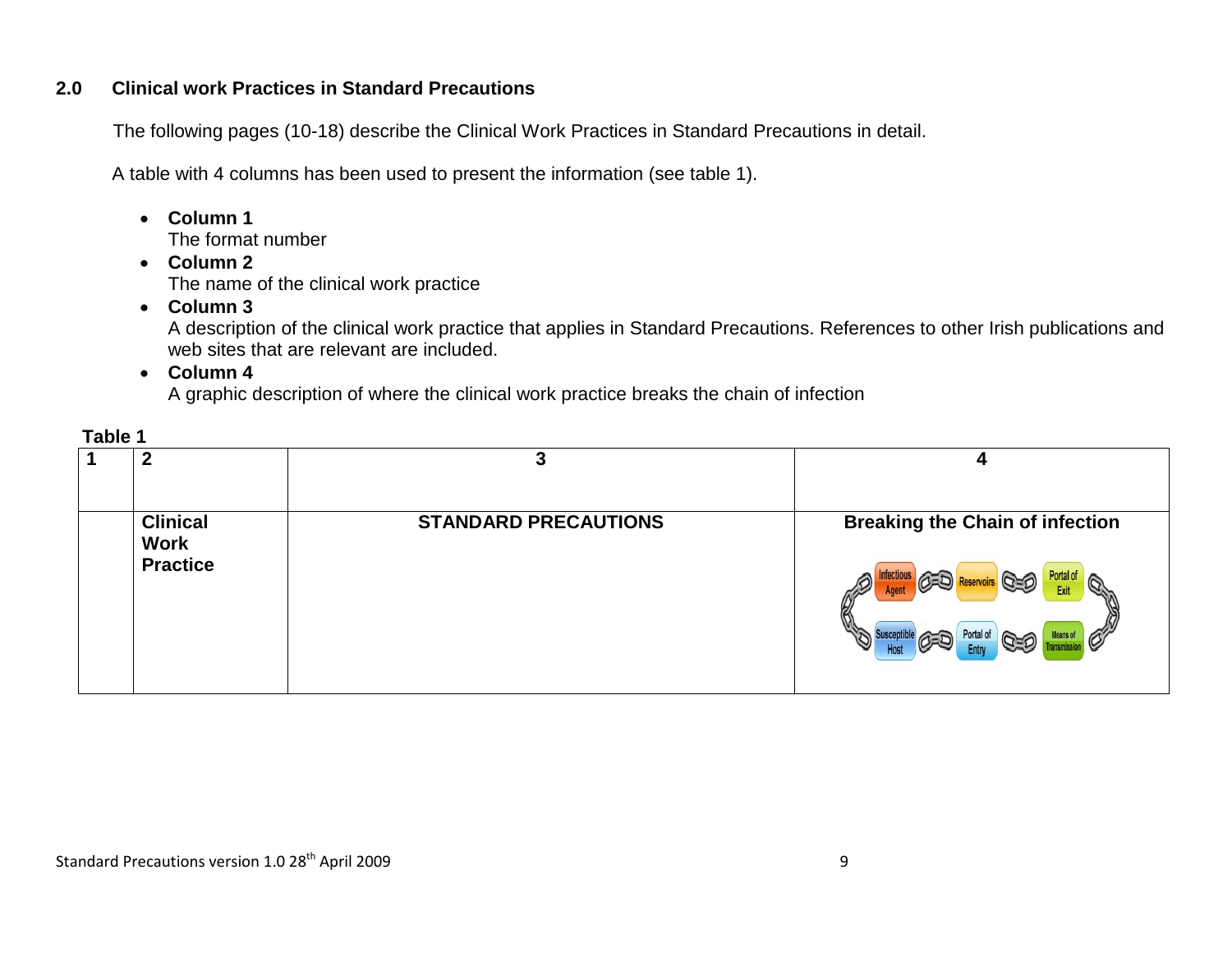| <b>Clinical</b>                            | <b>STANDARD PRECAUTIONS</b>                                                                                                                                                                                                                                                                                                                                                                                                                                                                                                                                                                                                                                                                                                                                                                                                                                        | Breaking the Chain of Infection |
|--------------------------------------------|--------------------------------------------------------------------------------------------------------------------------------------------------------------------------------------------------------------------------------------------------------------------------------------------------------------------------------------------------------------------------------------------------------------------------------------------------------------------------------------------------------------------------------------------------------------------------------------------------------------------------------------------------------------------------------------------------------------------------------------------------------------------------------------------------------------------------------------------------------------------|---------------------------------|
| <b>Practice</b>                            |                                                                                                                                                                                                                                                                                                                                                                                                                                                                                                                                                                                                                                                                                                                                                                                                                                                                    |                                 |
| Occupational<br><b>Health</b><br>Programme | All HCW's should be assessed by an occupational heath team prior to commencing work.<br>This assessment should include:<br>immunisations (Irish guidelines on immunisations required for HCW's are available at<br>http://www.ndsc.ie/hpsc/A-<br>Z/VaccinePreventable/Vaccination/Guidance/#d.en.3066)<br>screening HCW's who perform exposure prone procedures for blood borne viruses. DoHC<br>quidelines available at<br>http://www.dohc.ie/publications/transmission_of_blood_borne_diseases_2006.html                                                                                                                                                                                                                                                                                                                                                         |                                 |
| <b>PATIENT</b><br><b>PLACEMENT</b>         | HCW's should include the potential for transmission of infectious agents in patient placement<br>decisions<br>Where possible, place patients who contaminate the environment or cannot maintain<br>appropriate hygiene in isolation rooms with en suite toilet facilities and ante room                                                                                                                                                                                                                                                                                                                                                                                                                                                                                                                                                                            |                                 |
| <b>HAND</b><br><b>HYGIENE</b>              | Hand hygiene is recommended;<br>before and after each episode of patient contact<br>❖<br>between individual patient contacts<br>❖<br>after contact with blood, body fluids,, secretions or excretions, whether or not gloves are worn<br>❖<br>after handling soiled/contaminated equipment, materials or the environment<br>❖<br>immediately after removing gloves or other protective clothing (see 2.6)<br>❖<br>Hands may be decontaminated using both plain soap and water or if hands are physically clean,<br>an alcohol based hand rub/gel<br>Patients should wash their hands after toileting and before meals. HCW should assist those<br>patients unable to perform hand hygiene independently.<br>The Strategy for Antimicrobial Resistance (SARI) Guidelines on Hand Hygiene are available at<br>http://www.ndsc.ie/hpsc/A-Z/Gastroenteric/Handwashing/ |                                 |
|                                            | <b>Work</b>                                                                                                                                                                                                                                                                                                                                                                                                                                                                                                                                                                                                                                                                                                                                                                                                                                                        |                                 |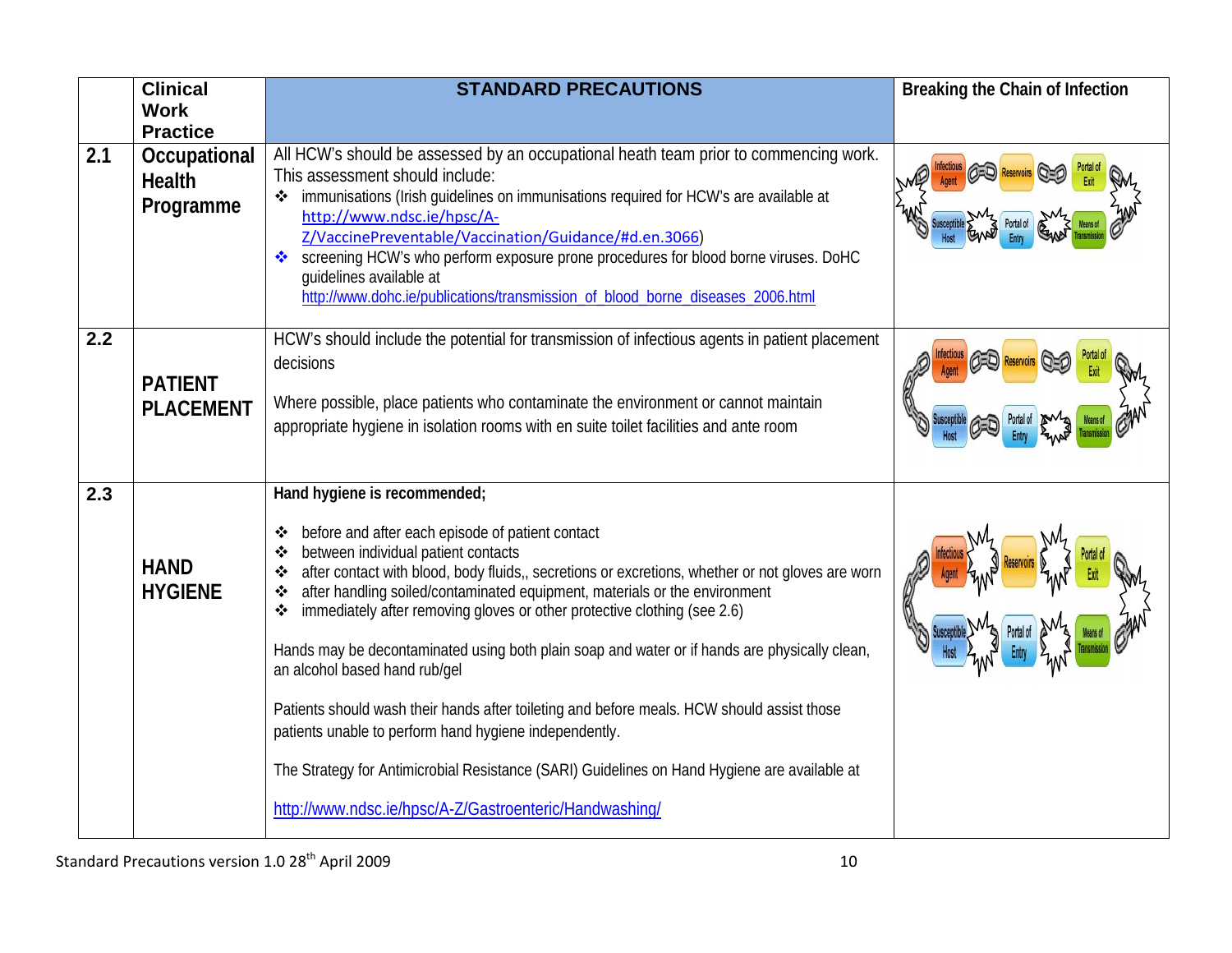|     | <b>Clinical</b>                                               | <b>STANDARD PRECAUTIONS</b>                                                                                                                                                                                                                                                                                                                                                                                                                                                                                                                                                                                                                                                                                                                                                                                                                                                                                                                                                                                                                                                                                                                                                                                                                                                                                                                                                                                                                                                             | Breaking the Chain of Infection |
|-----|---------------------------------------------------------------|-----------------------------------------------------------------------------------------------------------------------------------------------------------------------------------------------------------------------------------------------------------------------------------------------------------------------------------------------------------------------------------------------------------------------------------------------------------------------------------------------------------------------------------------------------------------------------------------------------------------------------------------------------------------------------------------------------------------------------------------------------------------------------------------------------------------------------------------------------------------------------------------------------------------------------------------------------------------------------------------------------------------------------------------------------------------------------------------------------------------------------------------------------------------------------------------------------------------------------------------------------------------------------------------------------------------------------------------------------------------------------------------------------------------------------------------------------------------------------------------|---------------------------------|
|     | <b>Work</b><br><b>Practice</b>                                |                                                                                                                                                                                                                                                                                                                                                                                                                                                                                                                                                                                                                                                                                                                                                                                                                                                                                                                                                                                                                                                                                                                                                                                                                                                                                                                                                                                                                                                                                         |                                 |
|     |                                                               |                                                                                                                                                                                                                                                                                                                                                                                                                                                                                                                                                                                                                                                                                                                                                                                                                                                                                                                                                                                                                                                                                                                                                                                                                                                                                                                                                                                                                                                                                         |                                 |
| 2.4 | Patient                                                       | No special precautions necessary                                                                                                                                                                                                                                                                                                                                                                                                                                                                                                                                                                                                                                                                                                                                                                                                                                                                                                                                                                                                                                                                                                                                                                                                                                                                                                                                                                                                                                                        |                                 |
|     | <b>Movement</b>                                               |                                                                                                                                                                                                                                                                                                                                                                                                                                                                                                                                                                                                                                                                                                                                                                                                                                                                                                                                                                                                                                                                                                                                                                                                                                                                                                                                                                                                                                                                                         |                                 |
|     | and Transfer                                                  |                                                                                                                                                                                                                                                                                                                                                                                                                                                                                                                                                                                                                                                                                                                                                                                                                                                                                                                                                                                                                                                                                                                                                                                                                                                                                                                                                                                                                                                                                         |                                 |
| 2.5 | <b>Respiratory</b><br>Etiquette/<br>Cough<br><b>Etiquette</b> | Administrative<br>❖ Educate HCW's on the importance of control measures to contain respiratory secretions to<br>prevent droplet and contact transmission of respiratory pathogens, especially during seasonal<br>outbreaks of viral respiratory tract infections (e.g., influenza, Respiratory Syncytial virus etc) in<br>the community<br>Ensure that supplies of tissues, foot operating waste bins and hand hygiene facilities are<br>❖<br>available in all departments including waiting areas throughout the facility<br>Information for patients/visitors/public<br>Educate patients/visitors/carers on Respiratory Etiquette and Cough Hygiene using some or all of<br>the following:<br>❖ patient information leaflets<br>❖ welcome packs<br>posters in all departments especially waiting areas<br>❖<br>Additional Precautions during times of increased prevalence of respiratory infections<br>❖ During periods of increased prevalence of respiratory infections in the community, offer masks<br>to coughing patients and other symptomatic persons (e.g., persons who accompany ill<br>patients) upon entry into the facility and encourage them to maintain special separation,<br>ideally a distance of at least 3 feet, from others in common waiting areas<br>Some facilities may find it logistically easier to institute this recommendation year-round as a<br>standard of practice.<br>See appendix A for sample poster for Respiratory Etiquette/Cough Etiquette |                                 |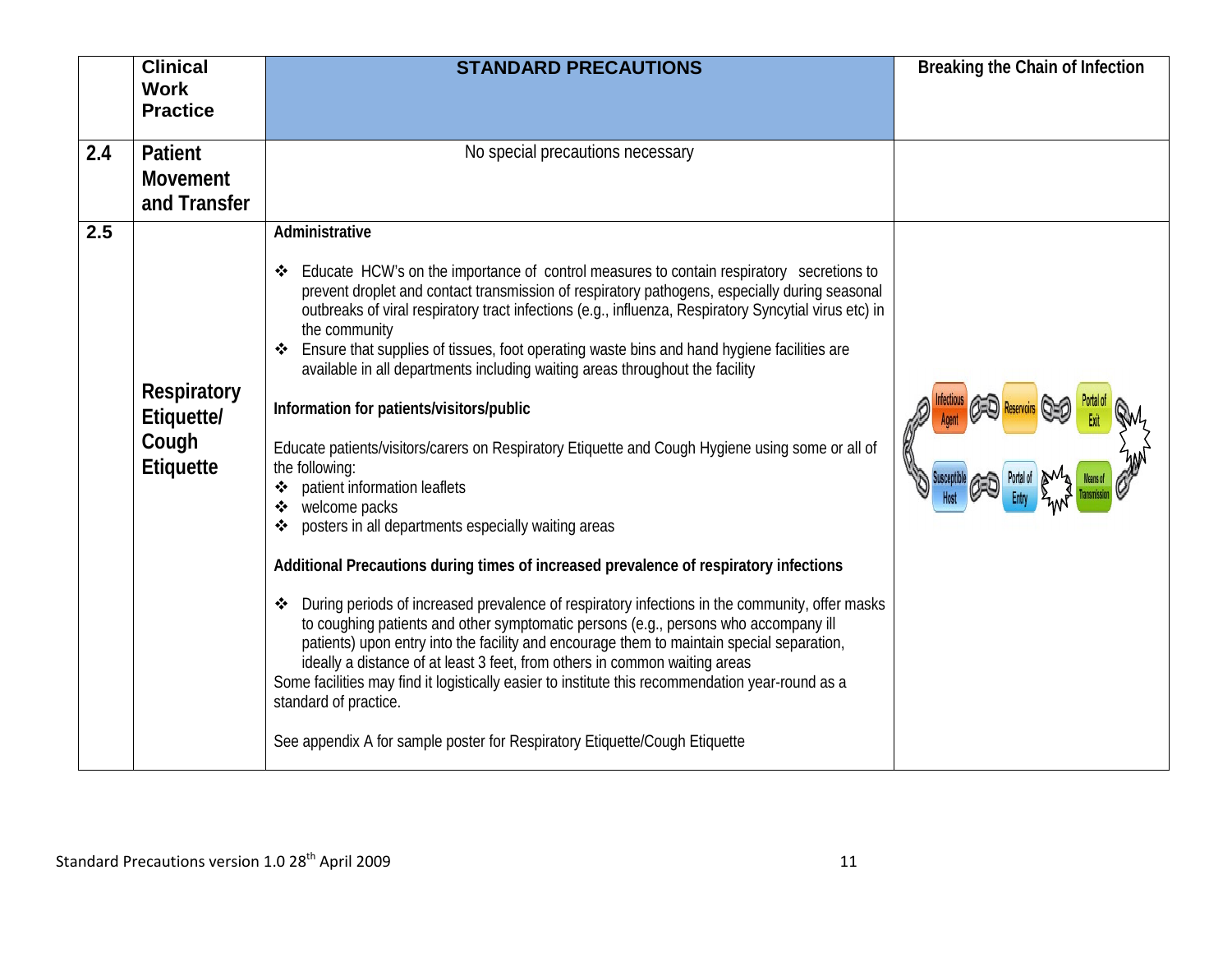|     | <b>Clinical</b>                                      |                                                          | <b>STANDARD PRECAUTIONS</b>                                                                                                                                                                                                                                                                                                                                                                                                                                                                                                                                                                                                                                                                                                                                | Breaking the Chain of Infection |
|-----|------------------------------------------------------|----------------------------------------------------------|------------------------------------------------------------------------------------------------------------------------------------------------------------------------------------------------------------------------------------------------------------------------------------------------------------------------------------------------------------------------------------------------------------------------------------------------------------------------------------------------------------------------------------------------------------------------------------------------------------------------------------------------------------------------------------------------------------------------------------------------------------|---------------------------------|
|     |                                                      |                                                          |                                                                                                                                                                                                                                                                                                                                                                                                                                                                                                                                                                                                                                                                                                                                                            |                                 |
| 2.6 | <b>Work</b><br><b>Practice</b><br>Use of<br>Personal | 2.6.1<br>Type and<br>Selection of<br><b>PPE</b><br>2.6.2 | PPE consists of:<br>gloves,<br>aprons/gowns<br>eye, nasal and mouth protection.<br>Each HCW should make an risk assessment of the planned procedure<br>and select PPE depending on;<br>1. The nature of the procedure<br>The risk of exposure to blood and body fluids<br>3 <sub>1</sub><br>The risk of contamination<br>Gloves should be single use items and should conform to European<br><b>Community Standards</b>                                                                                                                                                                                                                                                                                                                                    |                                 |
|     | Protective<br>Equipment<br>(PPE)                     | <b>Gloves</b>                                            | Gloves are recommended;<br>for all activities that carry a risk of exposure to blood, body fluids,<br>❖<br>secretions or excretions, sharps or contaminated instruments<br>when touching mucous membranes and non-intact skin<br>when handling contaminated equipment<br>❖<br>Gloves should be;<br>single use only<br>sterile if contact anticipated with sterile body site<br>put on immediately before an episode of patient contact, and<br>removed as soon as the activity is completed<br>changed between patients caring for different patients and<br>$\blacktriangleright$<br>between different care activities on the same patient<br>disposed of as health care risk waste if contaminated with blood<br>$\blacktriangleright$<br>or body fluids |                                 |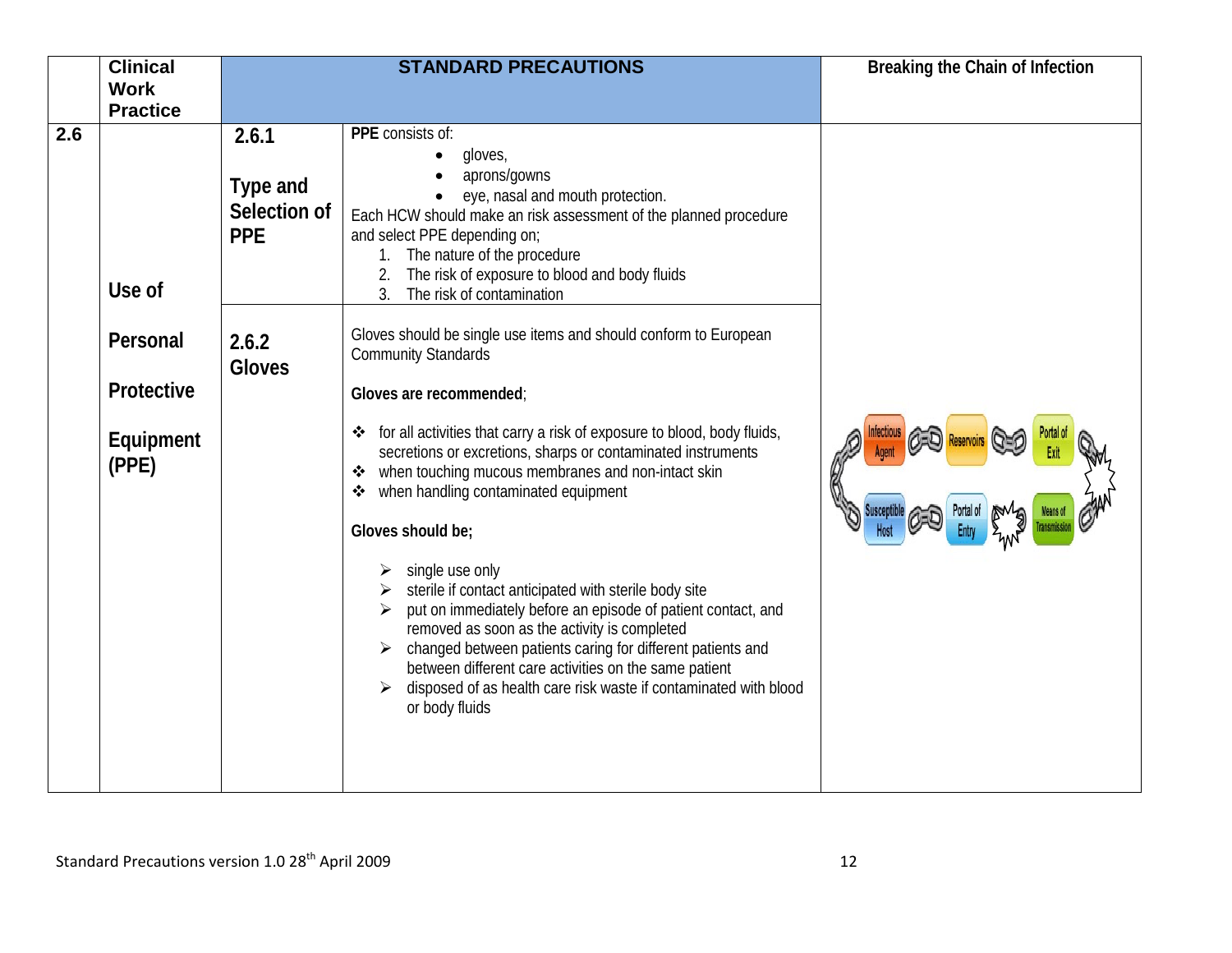|     | <b>Clinical</b>   |                                   | <b>STANDARD PRECAUTIONS</b>                                                                                                                                                                                                                                                                                                                                           | Breaking the Chain of Infection |
|-----|-------------------|-----------------------------------|-----------------------------------------------------------------------------------------------------------------------------------------------------------------------------------------------------------------------------------------------------------------------------------------------------------------------------------------------------------------------|---------------------------------|
|     | <b>Work</b>       |                                   |                                                                                                                                                                                                                                                                                                                                                                       |                                 |
|     | <b>Practice</b>   |                                   |                                                                                                                                                                                                                                                                                                                                                                       |                                 |
| 2.6 |                   | 2.6.3<br>Face<br>Protection       | Face protection should be worn where:<br>there is a risk of blood, body fluids, secretions or excretions<br>splashing into the face or eyes.<br>when placing a catheter or injecting into the spinal or epidural<br>space                                                                                                                                             |                                 |
|     | Use of            |                                   | Face protection consists of one of the following:<br>fluid repellent mask with separate goggles<br>face shield<br>fluid repellent mask with eye shield                                                                                                                                                                                                                |                                 |
|     | <b>Personal</b>   |                                   | Face protection should be;                                                                                                                                                                                                                                                                                                                                            |                                 |
|     | <b>Protective</b> |                                   | single use or single person use<br>face shields and goggles can be reused by the same HCW<br>but they must be adequately cleaned and disinfected                                                                                                                                                                                                                      |                                 |
|     | <b>Equipment</b>  |                                   | between patients by the user                                                                                                                                                                                                                                                                                                                                          |                                 |
|     | (PPE)             | 2.6.4<br>Aprons or<br>Gowns       | Disposable aprons should be worn where there is a risk that front of<br>uniform/clothing may become exposed to blood, body fluids,<br>excretions or secretions.<br>Long sleeved fluid repellant gowns may be required if there is a risk<br>that uniform/clothing and skin may be exposed to blood, body fluids,<br>excretions or secretions.                         |                                 |
|     |                   | 2.6.5<br>Removal of<br><b>PPE</b> | Remove PPE when procedure is complete. PPE should be removed<br>in the following order and disposed of into Healthcare risk waste if<br>contaminated with blood and/or body fluids<br>Gloves<br>1.<br>Apron/gown<br>2.<br>Decontaminate hands (see 2.3)<br>3.<br>4.<br>Eye wear<br>Mask (do not touch the front of mask)<br>5.<br>Decontaminate hands (see 2.3)<br>6. |                                 |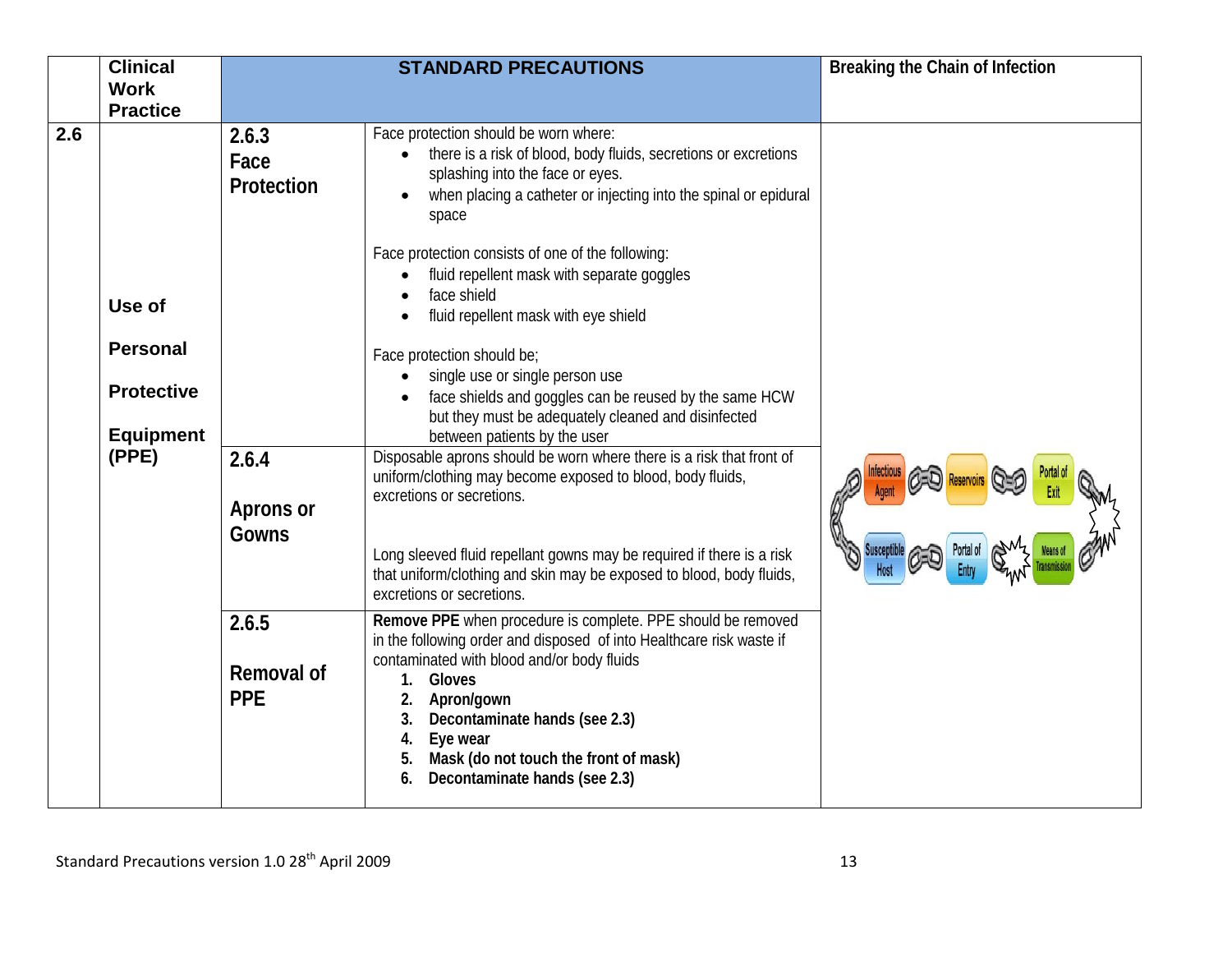|     | <b>Clinical</b>                                                                 | <b>STANDARD PRECAUTIONS</b>                                                                                                                                                                                                                                                                                                                                                                                                                                                                                                                                                                                                                                                                                                                                                                                                                                                                                                                                                                                                                                                                                                                                                                                                                                                                                                                                               | Breaking the Chain of Infection |
|-----|---------------------------------------------------------------------------------|---------------------------------------------------------------------------------------------------------------------------------------------------------------------------------------------------------------------------------------------------------------------------------------------------------------------------------------------------------------------------------------------------------------------------------------------------------------------------------------------------------------------------------------------------------------------------------------------------------------------------------------------------------------------------------------------------------------------------------------------------------------------------------------------------------------------------------------------------------------------------------------------------------------------------------------------------------------------------------------------------------------------------------------------------------------------------------------------------------------------------------------------------------------------------------------------------------------------------------------------------------------------------------------------------------------------------------------------------------------------------|---------------------------------|
|     | <b>Work</b>                                                                     |                                                                                                                                                                                                                                                                                                                                                                                                                                                                                                                                                                                                                                                                                                                                                                                                                                                                                                                                                                                                                                                                                                                                                                                                                                                                                                                                                                           |                                 |
|     | <b>Practice</b>                                                                 |                                                                                                                                                                                                                                                                                                                                                                                                                                                                                                                                                                                                                                                                                                                                                                                                                                                                                                                                                                                                                                                                                                                                                                                                                                                                                                                                                                           |                                 |
| 2.7 | Environmental<br><b>Decontamination</b>                                         | Routine environmental cleaning is required to minimise the number of micro-organisms in the<br>environment.<br>Particular attention should be given to frequently touched surfaces and those most likely to be<br>contaminated with blood or body fluids e.g. bedrails, mattress, bedside tables, commodes,<br>doorknobs, sinks, surfaces and equipment close to the patient.<br>Chemical disinfectants are not recommended for routine environmental cleaning<br>When using disinfectants, staff should follow the manufacturer's instructions for dilution and<br>contact times.                                                                                                                                                                                                                                                                                                                                                                                                                                                                                                                                                                                                                                                                                                                                                                                        |                                 |
| 2.8 | <b>Patient Care</b><br>Equipment &<br>Decontamination<br>of Medical<br>Devices: | Medical devices designated as "Single Use Only" must not be reprocessed or reused under any<br>circumstances (MDA DB 2000), (MDD) 93/42/EEC<br>Non Critical equipment<br>Non critical equipment refers to equipment that is either not in contact with a patient or in contact<br>with healthy skin. Such equipment should be:<br>in a state of good repair in order to facilitate effective cleaning.<br>$\bullet$<br>must be thoroughly cleaned prior to use on another patient/resident. If soiled with blood<br>or body fluids, disinfect using a chlorine-releasing solution of 1000ppm, or equivalent<br>according to manufacturers' instructions, rinse and dry.<br><b>Reusable Invasive Medical Devices (RIMD)</b><br>RIMD refers to equipment that is classified as semi critical or critical. RIMD's are in contact with<br>sterile body sites, mucous membranes, breaks in the skin. HCW's must ensure that RIMD's are<br>not used for another patient until it has been cleaned and reprocessed appropriately.<br>(HSE Code of Practice for Decontamination of Reusable Invasive Medical Devices 2007)<br>http://www.hse.ie/eng/services/Publications/services/Hospitals/HSE_Publications/Code_of_Pract<br>ice_for_Decontamination_of_Reuable_Invasive_Medical_Devices_7.pdf<br>http://www.hpsc.ie/hpsc/A-Z/MicrobiologyAntimicrobialResistance/CJD/Guidance/ |                                 |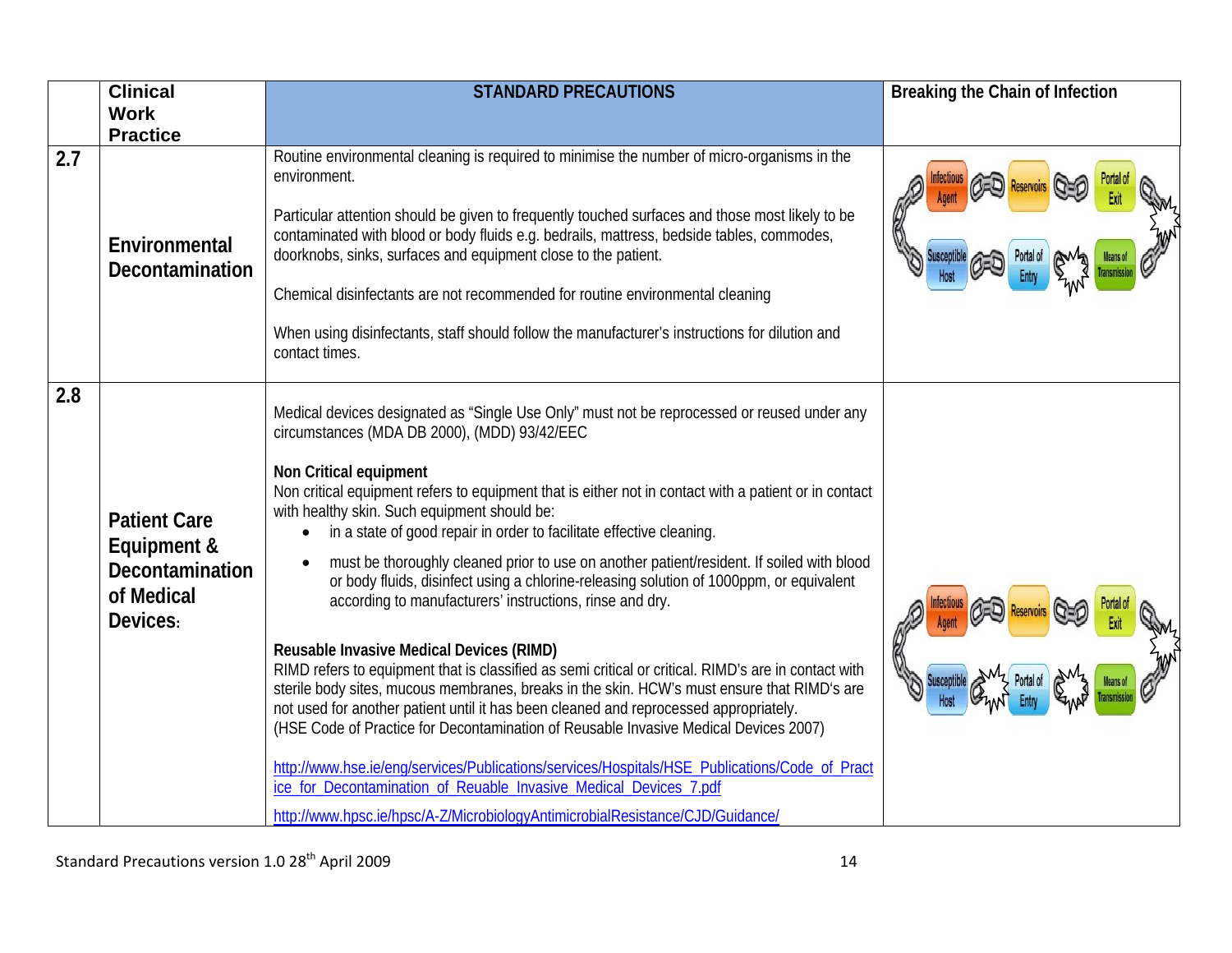|      | <b>Clinical</b><br><b>Work</b><br><b>Practice</b>                                             | <b>STANDARD PRECAUTIONS</b>                                                                                                                                                                                                                                                                                                                                                                                                                                                                                                                                 | Breaking the Chain of Infection |
|------|-----------------------------------------------------------------------------------------------|-------------------------------------------------------------------------------------------------------------------------------------------------------------------------------------------------------------------------------------------------------------------------------------------------------------------------------------------------------------------------------------------------------------------------------------------------------------------------------------------------------------------------------------------------------------|---------------------------------|
| 2.9  |                                                                                               | Dispose of healthcare risk waste in accordance with the Department of Health & Children's<br>(DoHC) Guidelines for Waste Disposal, which outlines the categorisation and segregation of<br>health care waste.                                                                                                                                                                                                                                                                                                                                               |                                 |
|      |                                                                                               | Disposal of sharps;                                                                                                                                                                                                                                                                                                                                                                                                                                                                                                                                         |                                 |
|      | Management<br>of Health<br><b>Care Risk</b><br>Waste                                          | syringes and needles should be disposed of as a single unit.<br>$\frac{1}{2}$<br>used sharps should be carefully discarded into designated sharps containers at, the point of<br>use.<br>sharps boxes should be securely stored out of reach of clients, visitors and children<br>❖<br>needles should not be re-capped, bent, broken or disassembled.<br>sharps should not be passed from person to person by hand.<br>DoHC Guidelines on Disposal of Health care Risk Waste are available at<br>http://www.dohc.ie/publications/segregation_packaging.html |                                 |
| 2.10 | Management<br>of needle<br>stick injuries<br>(NSI) and<br>blood and<br>body fluid<br>exposure | All facilities must have a local guideline on the management of needle stick injuries and blood and<br>body fluid exposure. This guideline should include;<br>First aid<br>Risk assessment and screening of source patient (if known)<br>Risk assessment for chemoprophylaxis<br>Counseling and follow up testing<br>Further information from<br>http://www.dohc.ie/publications/transmission of blood borne diseases 2006.html                                                                                                                             |                                 |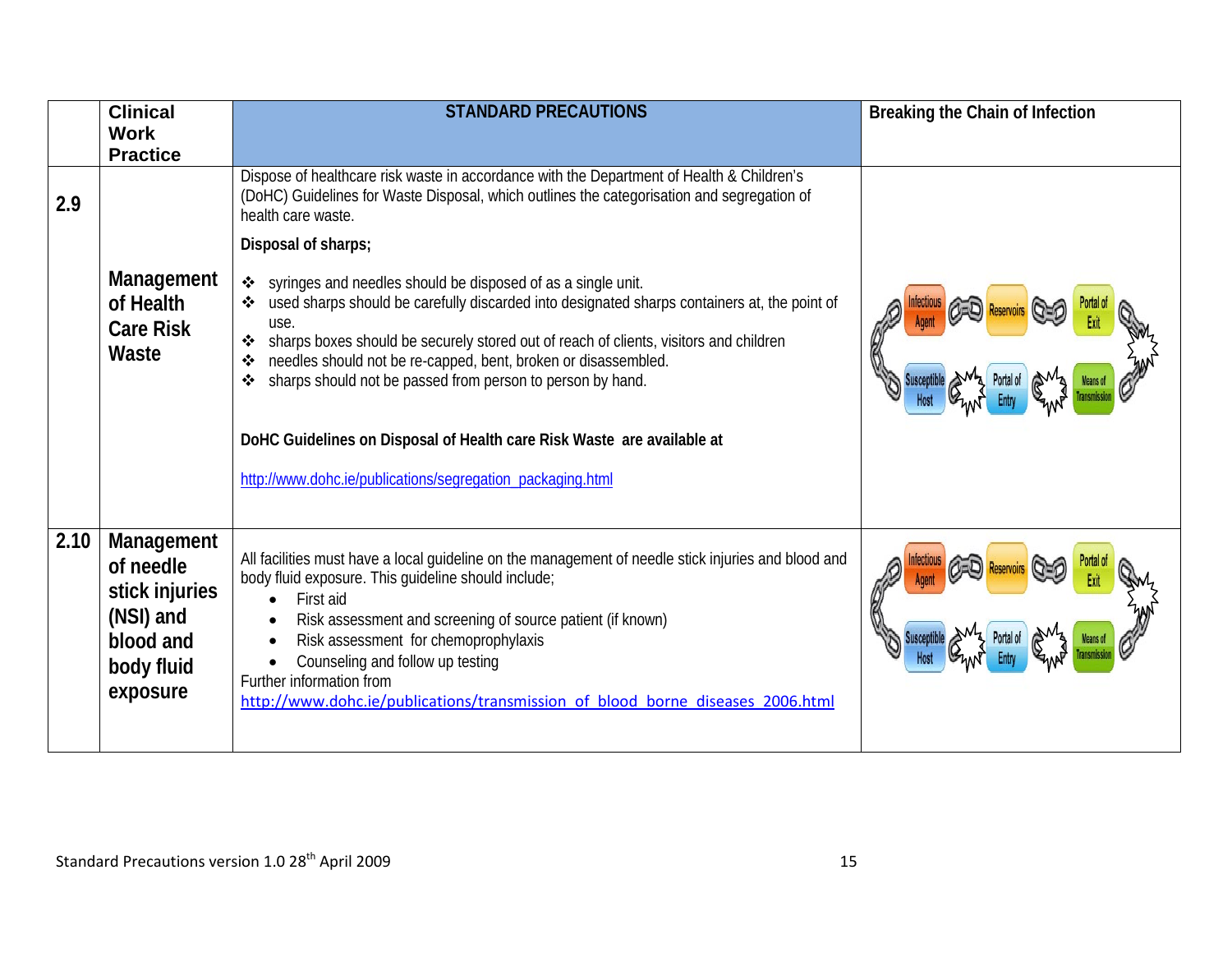|      | <b>Clinical</b><br>Work<br><b>Practice</b> | <b>STANDARD PRECAUTIONS</b>                                                                                                                                                                                                                                                                                                                                                                                                                                                                      | Breaking the Chain of Infection |
|------|--------------------------------------------|--------------------------------------------------------------------------------------------------------------------------------------------------------------------------------------------------------------------------------------------------------------------------------------------------------------------------------------------------------------------------------------------------------------------------------------------------------------------------------------------------|---------------------------------|
| 2.11 | Laundry care                               | Laundry should be handled and transported in a manner that prevents<br>transmission of micro-organisms to other patients, HCWs or the environment<br>Staff handling soiled linen should wear gloves and a disposable plastic apron<br>(see 2.6)<br>Segregation and transportation of used laundry should be in accordance with<br>the guidelines from the Society of Linen Services and Laundry Managers<br>2008)<br>Staff should not manually sluice or soak soiled or infected linen /clothing |                                 |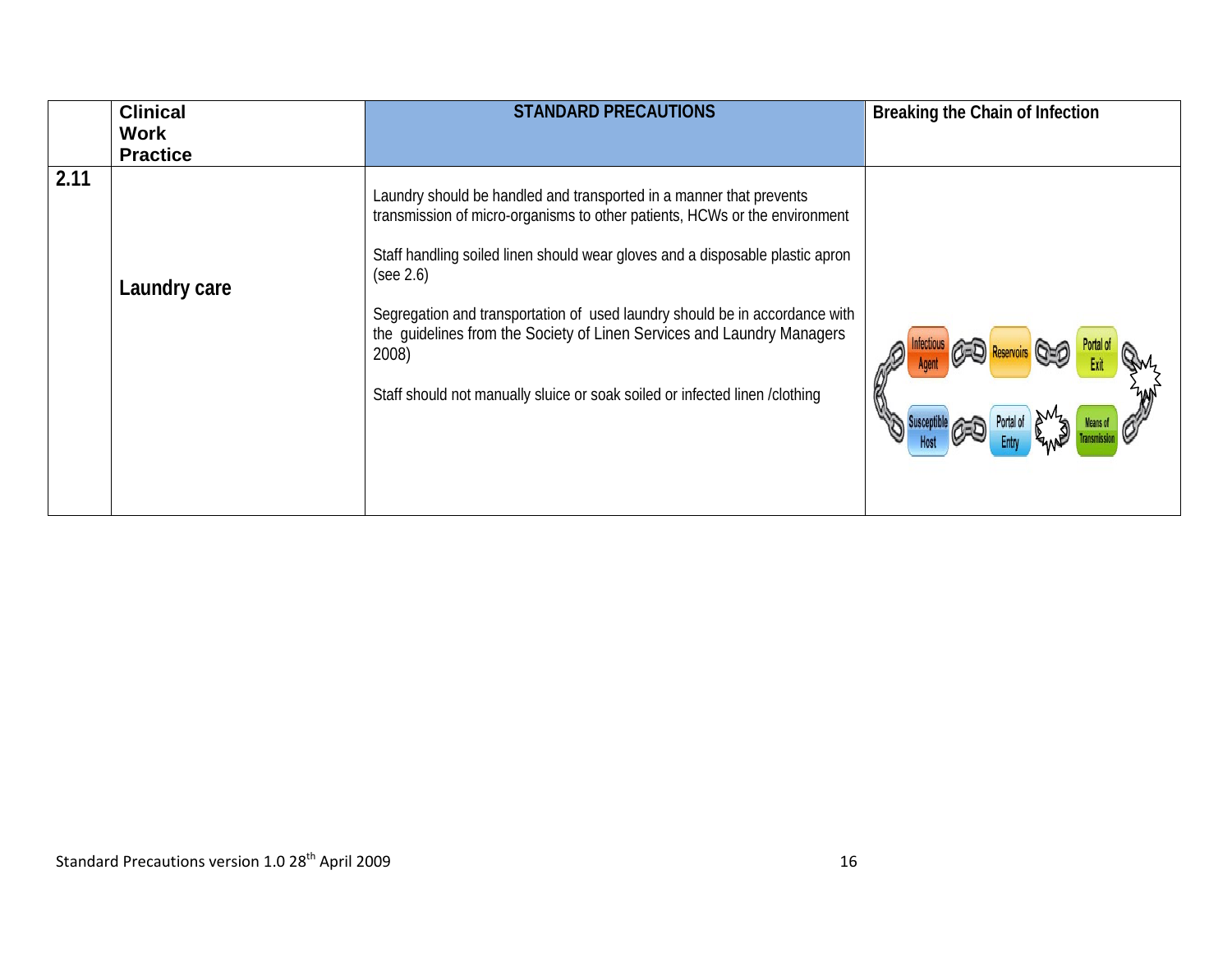|      | <b>Clinical</b>  | <b>STANDARD PRECAUTIONS</b>                                                                                                                                                                                                                                                                                                                                                                                                                                                                                                                                                                                                                                                                                                                                                                                                                                                                                                                                                                                                                                                                                                                                                                        | Breaking the Chain of Infection |
|------|------------------|----------------------------------------------------------------------------------------------------------------------------------------------------------------------------------------------------------------------------------------------------------------------------------------------------------------------------------------------------------------------------------------------------------------------------------------------------------------------------------------------------------------------------------------------------------------------------------------------------------------------------------------------------------------------------------------------------------------------------------------------------------------------------------------------------------------------------------------------------------------------------------------------------------------------------------------------------------------------------------------------------------------------------------------------------------------------------------------------------------------------------------------------------------------------------------------------------|---------------------------------|
|      | <b>Work</b>      |                                                                                                                                                                                                                                                                                                                                                                                                                                                                                                                                                                                                                                                                                                                                                                                                                                                                                                                                                                                                                                                                                                                                                                                                    |                                 |
|      | <b>Practice</b>  |                                                                                                                                                                                                                                                                                                                                                                                                                                                                                                                                                                                                                                                                                                                                                                                                                                                                                                                                                                                                                                                                                                                                                                                                    |                                 |
| 2.12 |                  | Spillages of blood, urine, faeces or vomit should be dealt with immediately wearing protective<br>clothing (see 2.6).                                                                                                                                                                                                                                                                                                                                                                                                                                                                                                                                                                                                                                                                                                                                                                                                                                                                                                                                                                                                                                                                              |                                 |
|      |                  | For spillages of body fluid (e.g. urine, faeces or vomit);                                                                                                                                                                                                                                                                                                                                                                                                                                                                                                                                                                                                                                                                                                                                                                                                                                                                                                                                                                                                                                                                                                                                         |                                 |
|      | <b>Spillages</b> | soak up as much of the visible material as possible with disposable paper towels.<br>dispose of the soiled paper towels according to national guidelines (see 2.9)<br>clean the area using warm water and general purpose neutral detergent.<br>disinfect using a chlorine-releasing solution of 1000ppm, or equivalent according to<br>manufacturers' instructions, rinse and dry.<br>discard gloves and apron according to national guidelines (see 2.9)<br>decontaminate hands (see 2.3)<br>do not apply chlorine-based disinfectants directly onto spillages of urine as it may result in<br>the release of chlorine vapour.<br>For blood spillages;<br>decontaminate all blood spills with a chlorine based disinfectant (e.g. powder, granules or<br>liquid containing 10,000ppm available chlorine) or suitable alternative, in line with the<br>manufacturer's instructions and local policy<br>wipe up the spillage with disposable paper towels and discard into a yellow healthcare risk<br>bag or rigid container (see 2.9)<br>Wash the area with a general purpose neutral detergent and water.<br>discard gloves and apron into healthcare risk bag<br>decontaminate hands (see 2.3) |                                 |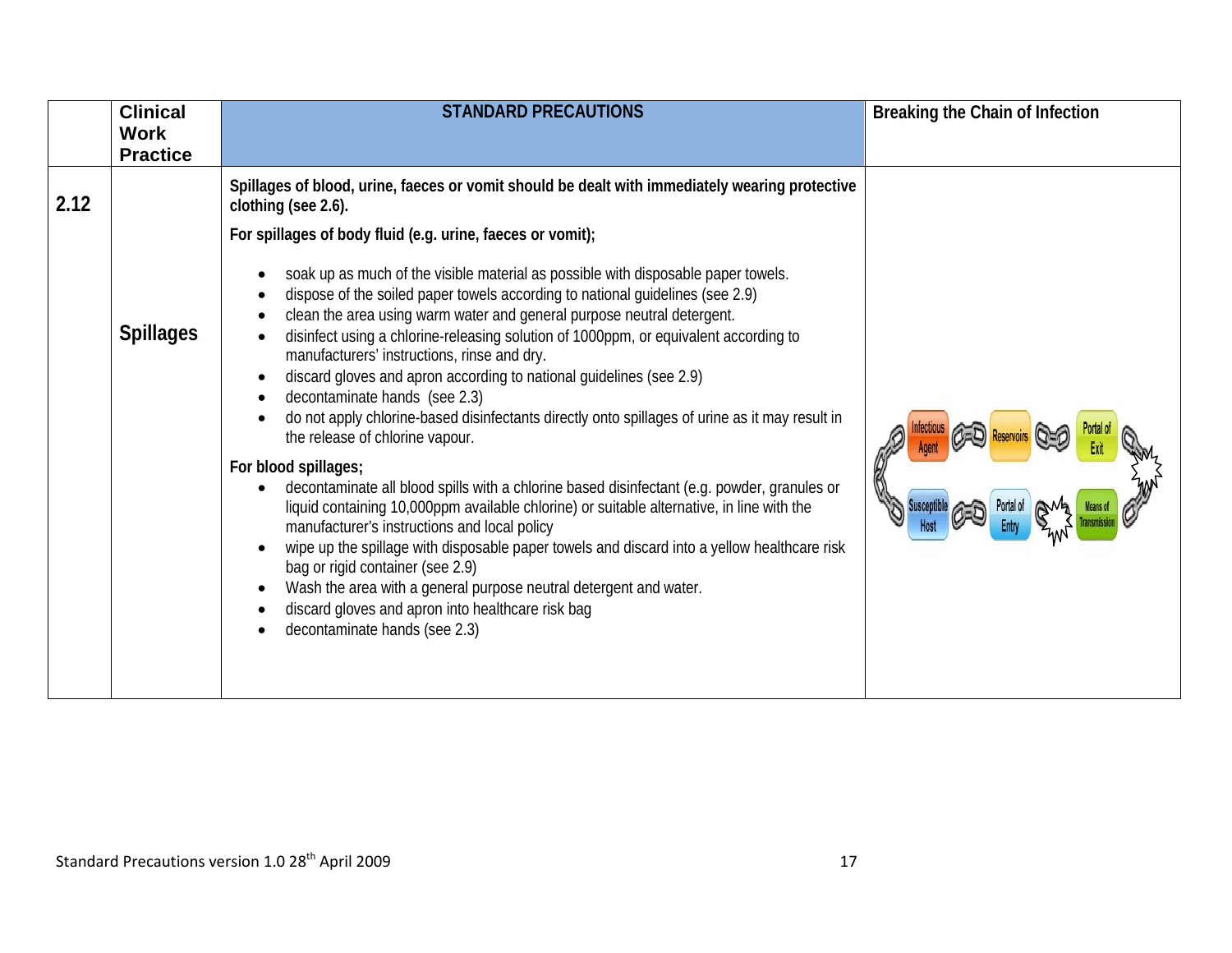|      | Clinical                                          | <b>STANDARD PRECAUTIONS</b>                                                                                                                                                                                                                                                                                                                                                                                                                                                                                                                                                                                                                                                                                                                                                                                                                                                                                                                                                                                                                                                                                                                                                                                                                                                                                                                                                                                                                         | Breaking the Chain of Infection |
|------|---------------------------------------------------|-----------------------------------------------------------------------------------------------------------------------------------------------------------------------------------------------------------------------------------------------------------------------------------------------------------------------------------------------------------------------------------------------------------------------------------------------------------------------------------------------------------------------------------------------------------------------------------------------------------------------------------------------------------------------------------------------------------------------------------------------------------------------------------------------------------------------------------------------------------------------------------------------------------------------------------------------------------------------------------------------------------------------------------------------------------------------------------------------------------------------------------------------------------------------------------------------------------------------------------------------------------------------------------------------------------------------------------------------------------------------------------------------------------------------------------------------------|---------------------------------|
|      | <b>Work</b>                                       |                                                                                                                                                                                                                                                                                                                                                                                                                                                                                                                                                                                                                                                                                                                                                                                                                                                                                                                                                                                                                                                                                                                                                                                                                                                                                                                                                                                                                                                     |                                 |
|      |                                                   |                                                                                                                                                                                                                                                                                                                                                                                                                                                                                                                                                                                                                                                                                                                                                                                                                                                                                                                                                                                                                                                                                                                                                                                                                                                                                                                                                                                                                                                     |                                 |
| 2.13 | Practice<br>Safe<br>Injection<br><b>Practices</b> | Administration<br>Educate all HCW's who administer injections on the importance of safe injection practices<br>All facilities should have a quideline on the use of multiple dose vials<br><b>Preparation of Injections</b><br>All injections should be prepared in a clean area. This area must not be used for disposing of used needles and<br>syringes, handling blood samples, or any material contaminated with blood or body fluids<br>An aseptic technique must be used when drawing up injections<br>Needles, syringes and cannulae are sterile, single use items; they must not be reused for another patient nor to<br>access a medication or solution that might be used for a subsequent patient<br>Use single dose vials wherever possible<br>Do not use single dose vials for multiple patients<br>Do not combine left over's for later use<br>Wear a surgical mask when placing a catheter or injecting material into the spinal canal or subdural space<br>Multiple vials<br>Multiple dose vials should only be used when absolutely necessary<br>Restrict wherever possible the use of multiple dose vials to a single patient<br>Label vial with patients name and date opened<br>Discard if sterility is compromised or questionable<br>Do not leave multiple dose vials at a patient's bedside<br>Use a sterile syringe and needle every time a medication vial is accessed even it is a 2 <sup>nd</sup> dose of the same drug |                                 |
|      |                                                   | for the same patient<br>Infusions and intravenous sets<br>Do not use bags or bottles of intravenous fluids as a common source of supply for multiple patients<br>Intravenous fluids and intravenous sets are single use sterile items for use by a single patient<br>Consider a syringe or needle/cannula contaminated once it has been used to enter or connect to a patients'<br>intravenous infusion bag or administration set.                                                                                                                                                                                                                                                                                                                                                                                                                                                                                                                                                                                                                                                                                                                                                                                                                                                                                                                                                                                                                  |                                 |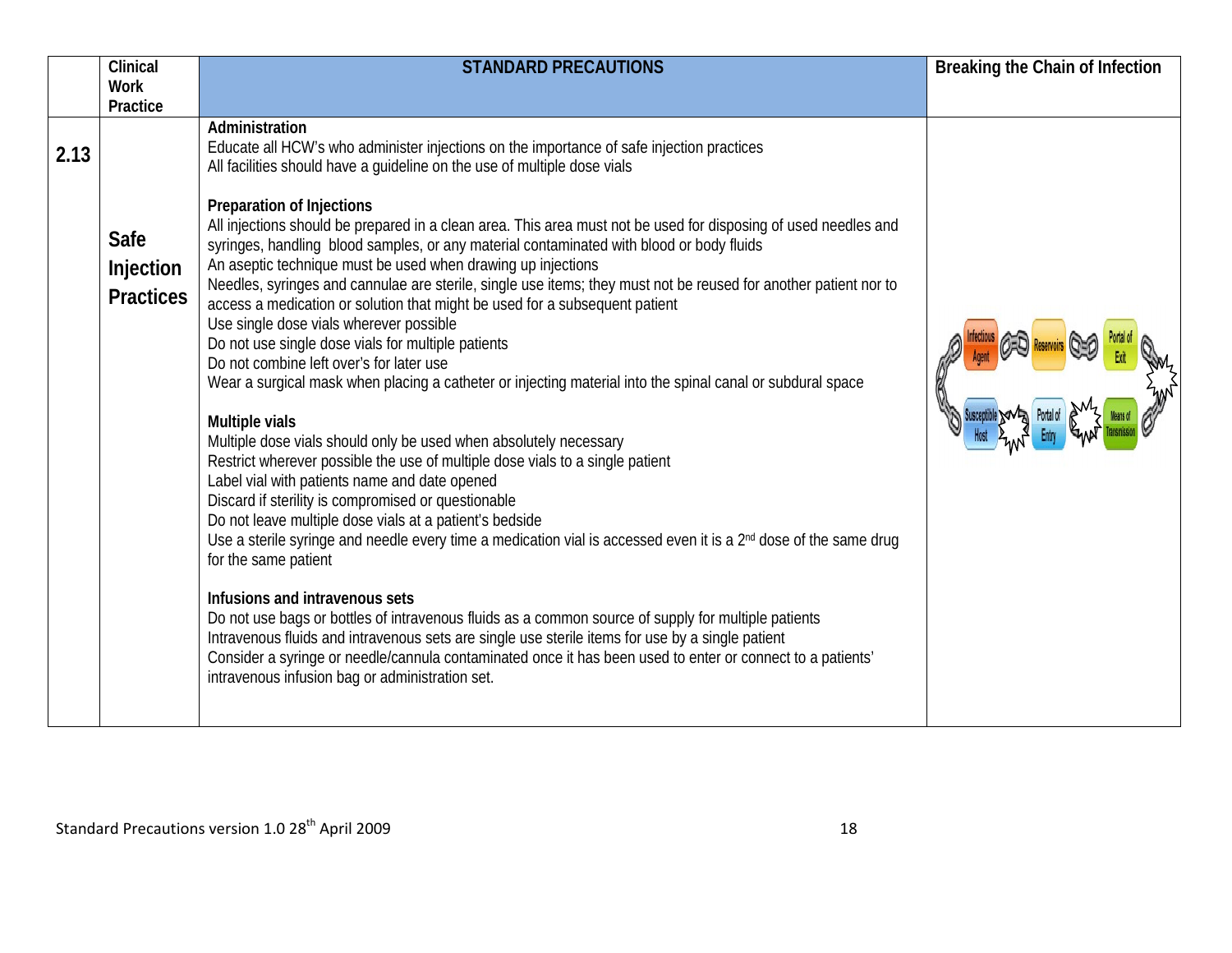#### **References**

Siegal JD, Rhinehart E, Jackson M, Chiarello L, and the Healthcare Infection Control Practices Advisory Committee, Guideline for Isolation Precautions: Preventing Transmission of Infectious Agents in Healthcare Settings, 2007

Department of Health/Public Health Laboratory Service Hospital Infection Working Group. Hospital Infection Control. Department of Health/Public Health Laboratory Service, London, 1995

Cloeren, Marianne a; Perl, Trish M.B. Occupationally acquired infections and the healthcare worker. Current Opinion in Infectious Diseases. 11(4):475-482 1998.

Code of Practice for Decontamination of Reusable Invasive Medical Devices. National Hospital Office, Health Service Executive 2007. Dublin, Ireland

SARI Infection Control Subcommittee. Guidelines for Hand Hygiene in Irish Health Care Settings. 2004. Dublin, Ireland, HPSC.

Department of Health and Children. Segregation, Packaging and Storage Guidelines for Healthcare Risk Waste. 3rd Edition 2004. Dublin, Ireland.

Department of Health and Children. Prevention of Transmission of Blood-Borne Diseases in the Healthcare Setting 2005. Dublin, Ireland.

Cleaning Manual for Acute Hospitals. National Hospital Office, Health Services Executive. 2006 Dublin. Ireland